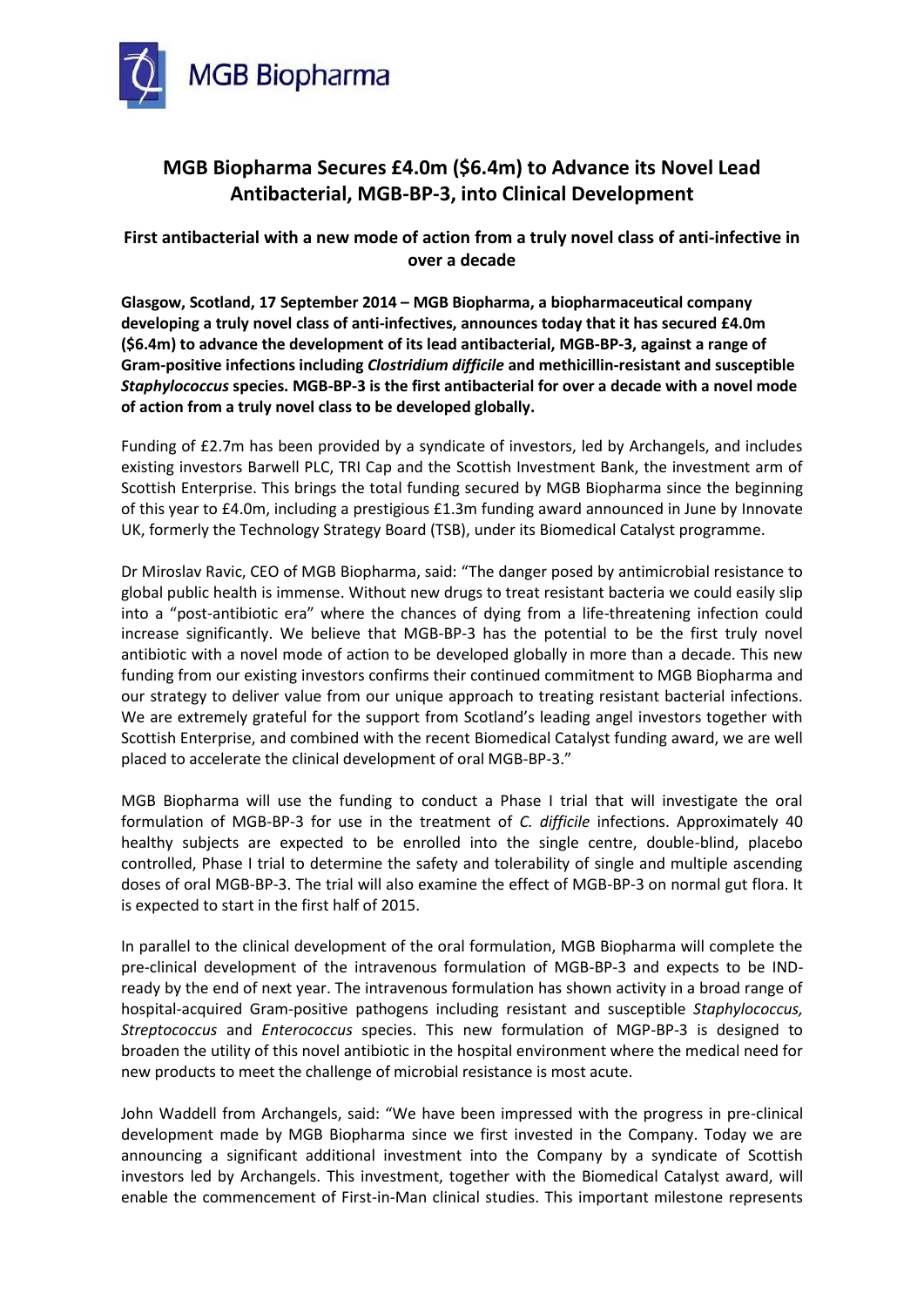

an excellent starting point to spearhead the fight against antibiotic resistance. We are confident that MGB-BP-3 could transform therapy in an area where better and more effective treatments are desperately needed."

Professor David Littlejohn, Dean of the University of Strathclyde's Faculty of Science, said: "We are committed to working with health services, industry and policy-makers to address the global need for new and better medicines for disease prevention throughout life. We are, therefore, delighted that MGB Biopharma has received further funding and grant support to advance this novel drug.

"MGB-BP-3, originally developed at the University and which we licensed to MGB Biopharma, has shown significant potential against *C. difficile* and a range of other serious Gram-positive hospitalacquired infections. We believe that this drug could make a real difference for patients and hospitals where such pathogens are prevalent. We look forward to continuing our collaboration with the company to develop new treatments against a broad range of resistant infections"

#### **Notes**

# **About MGB-BP-3 and MGB Biopharma's platform**

MGB Biopharma's lead candidate, MGB-BP-3, is an antibacterial which is active against a broad range of the key multi-resistant Gram-positive pathogens. The Company has developed an oral formulation of MGB-BP-3 for the treatment of *C. difficile* that is ready to enter the clinic, whilst an I.V. formulation indicated for the treatment of a range of systemic hospital acquired Grampositive infections is entering late-stage preclinical development.

MGB-BP-3 is a truly novel compound, based on minor groove binder (MGB) technology developed by the scientists from the University of Strathclyde. It represents a new class of drugs with a new mechanism of action that could transform the treatment of common, and potentially fatal, infectious diseases. In addition to medicines against Gram-positive pathogens, the MGB-based anti-infective platform has the potential to deliver drugs against multi-resistant Gram-negative pathogens, viruses, fungi and parasites.

#### **About new antimicrobial government initiatives**

The serious and potentially explosive threat from antimicrobial resistance and chronic underfunding in development of novel antibiotic treatments is now acknowledged globally by both political and public health leaders and agencies, with several governments creating incentives to encourage the development of novel antimicrobials.

**GAIN act in the US:** The FDA has set up the Antibacterial Drug Development Task Force to support the development of new antibacterial drugs, as part of the Generating Antibiotic Incentives Now (GAIN) Act signed into law in July 2012. The task force is a multi-disciplinary group of 19 Center for Drug Evaluation and Research scientists and clinicians who will use existing partnerships and collaborations to work with other experts in the field, including from academia, industry, professional societies, patient advocacy groups, and government agencies, to identify priority areas and develop and implement possible solutions to the challenges of antibacterial drug development.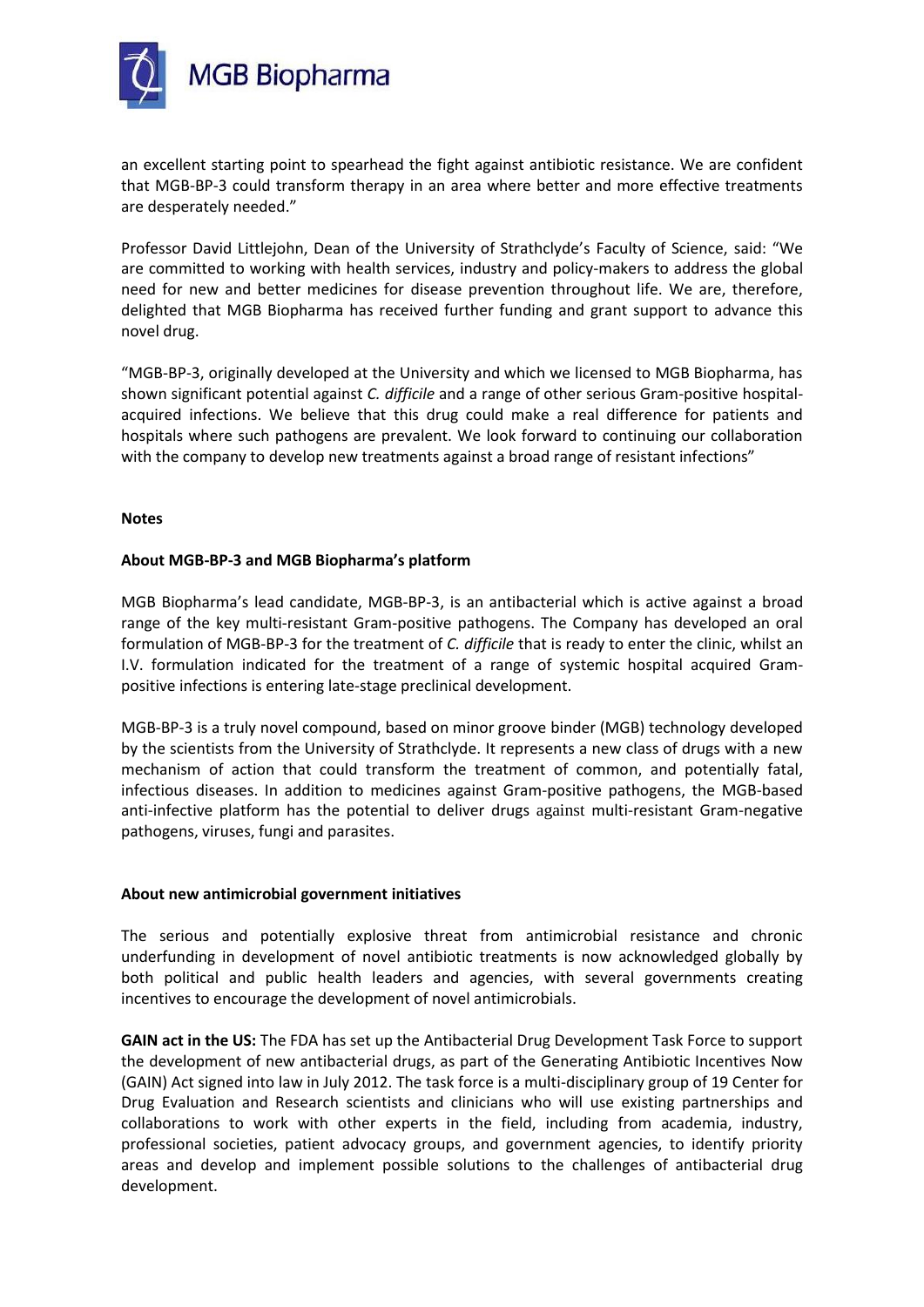

**IMI initiative in Europe:** In Europe, The European Commission launched an Innovative Medicines Initiative (IMI) to promote research on new antibiotics aimed at improving the efficiency of research and development of new antibiotics through unprecedented open sharing of knowledge. This has resulted in the New Drugs 4 Bad Bugs (ND4BB) programme. Three projects have been launched to date and four projects are under development as part of the IMI's 9th and 11th Calls for proposals.

**UK taskforce:** The UK launched a major international review in July 2014 to address the growing problem of antimicrobial resistance. The review will investigate: stimulating investment in new antimicrobials; increasing international cooperation and support for action; making antimicrobial research more attractive to pharmaceutical companies; and ensuring effective and sustainable incentives for investment so drugs remain effective for as long as possible. The review is led by renowned economist Jim O'Neill, backed by the UK Department of Health and HM Treasury and £500,000 from the Wellcome Trust.

###

#### **For further information, please contact:**

**MGB Biopharma Citigate Dewe Rogerson** Miroslav Ravic, Chief Executive Officer David Dible/Sita Shah [info@mgb-biopharma.com](mailto:info@mgb-biopharma.com) [sita.shah@citigatedr.co.uk](mailto:sita.shah@citigatedr.co.uk) +44 (0) 208 946 0120 +44 (0) 20 7282 1052

**Archangel Informal Investments** John Waddell +44 (0) 131 221 9876 [enquiries@archangelsonline.com](mailto:enquiries@archangelsonline.com)

#### **About MGB Biopharma**

MGB Biopharma is developing a truly novel class of anti-infectives. Its lead candidate, MGB-BP-3, is an antibacterial which is active against a broad range of the key multi-resistant Gram-positive pathogens. The Company has developed an oral formulation of MGB-BP-3 for the treatment of *Clostridium difficile* that is ready to enter the clinic, whilst an intravenous formulation indicated for the treatment of a range of systemic hospital acquired Gram-positive infections is in late-stage preclinical development.

MGB Biopharma has close links with the University of Strathclyde, with exclusive worldwide licence rights to the University's MGB patents for all fields except anticancer. The Company intends to work with partners to fully capitalise on the multiple value creating opportunities offered by its broad and novel anti-infectives platform.

The Company was founded in 2010 and is headquartered in Glasgow, Scotland. It is backed by Scottish investors including Archangel Informal Investment, Barwell, TRI Cap and the Scottish Investment Bank, Scottish Enterprise. For more information please visit [www.mgb](http://www.mgb-biopharma.com/)[biopharma.com](http://www.mgb-biopharma.com/)*.*

**About Archangel Informal Investments**